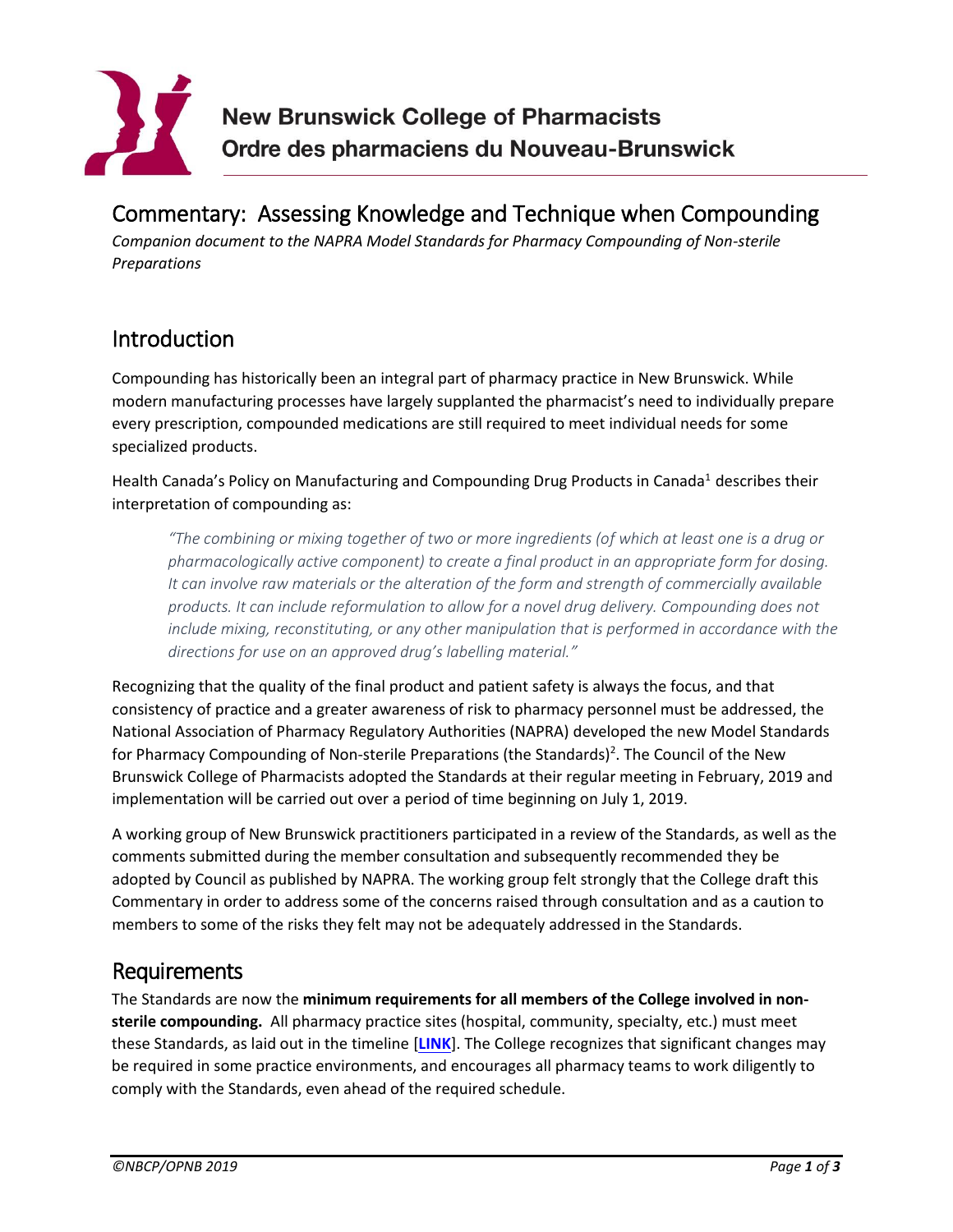*"There are known knowns. These are things we know that we know. There are known unknowns. That is to say, there are things that we know we don't know. But there are also unknown unknowns. There are things we don't know we don't know." (Rumsfeld)*

# Over-arching Principles

The working group prioritized the following topics as needing to be brought to the attention of members through this Commentary:

- 1. Practitioners must recognize changes in knowledge and techniques in compounding in recent years. If gaps in knowledge and techniques are **not even known**, then final products will not meet the expected outcomes of treatment. For some examples, compounding transdermal products requires micelle formation, or some compounds require pH adjustment (litmus paper testing), or a proper choice of wetting agents requires additional knowledge. As a further example, many pharmacies are currently compounding what they think are transdermal formulations, using basic mixing technique on a paper ointment slab; this is an example of "not knowing what you do not know." Sometimes, compounding is undertaken simply because a prescription for a compound is received in the pharmacy, without researching if there is an indication for that product. During gap analysis, and whenever creating master formulation sheets, research must be done to answer all these types of questions; if answers cannot be found, the patient(s) must be referred to an appropriate practice site.
- 2. While specific tasks in the standards may be delegated to pharmacy technicians and appropriately supervised unregulated personnel, it remains the **pharmacist's responsibility to assess and ensure that the compound is therapeutically appropriate for the patient**. Refer to page three of the Standards<sup>1</sup>: *"As for all prescriptions, it is expected that a pharmacist will review the prescription for each non-sterile preparation and use personal expertise to determine whether the compounded preparation is appropriate for the particular patient. In addition, the pharmacist and/or pharmacy technician who is designated as the compounding supervisor must determine whether the appropriate knowledge and resources to develop the formulation and/or the appropriate equipment and competency to compound the preparation are available… Once a determination has been made that it is appropriate to compound the preparation, these Model Standards must be applied."*
- 3. After assessing clinical appropriateness, **and** whether or not the practice environment is in possession of the appropriate knowledge and resources, if the required facilities, knowledge and/or ingredients are not in place, then the pharmacist must not permit preparation of the compound in question. The patient(s) should be referred to an appropriate practice site.
- 4. Pharmacists must acquire or develop a formula/process which has reputable references (see Standard 6.2 and accompanying Guidelines<sup>3</sup>). If there isn't a formula available that has reputable references, and development of such a formula/process is too onerous, the pharmacist must not permit preparation of the compound, and should refer the patient(s) to an appropriate practice site.
- 5. There is a need for compounding training for all personnel involved, which meets or exceeds requirements, commensurate with the complexity and risk level of the compound being prepared. Subsequently, there must be ongoing assessment of compounding personnel's technique and understanding.